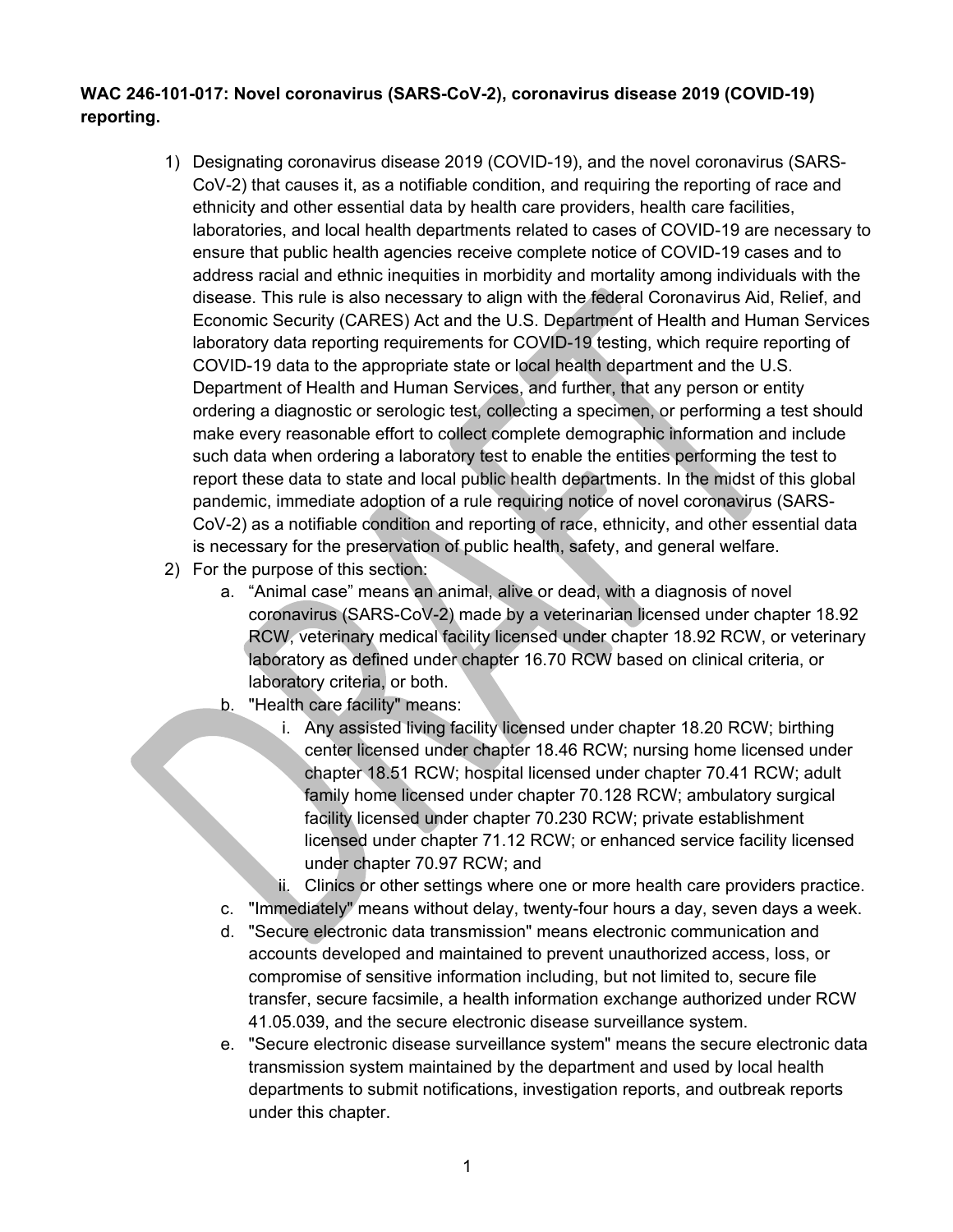- f. Patient's ethnicity shall be identified by the patient and reported using one of the following categories:
	- i. Hispanic or Latino;
	- ii. Non Hispanic or Latino;
	- iii. Unknown; or
	- iv. Asked, but unknown.
- g. Patient's race shall be identified by the patient and reported using one or more of the following categories:
	- i. American Indian or Alaska Native;
	- ii. Asian
	- iii. Black or African American
	- iv. Native Hawaiian or Other Pacific Islander;
	- v. White;
	- vi. Unknown; or
	- vii. Asked, but unknown.
- h. Ask on order entry questions are:
	- i. Is this the patient's first test of any kind for novel coronavirus (SARS-CoV-2)? (yes, no, unknown);
	- ii. Is the patient employed in health care with direct patient contact? (yes, no, unknown);
	- iii. Is the patient symptomatic as defined by the Centers for Disease Control and Prevention (CDC)? (yes, no, unknown). If yes, then provide date of symptom onset (mm/dd/yyyy);
	- iv. Is the patient hospitalized for novel coronavirus (SARS-CoV-2) at the time of testing? (yes, no, unknown);
	- v. Is the patient in the intensive care unit (ICU) for novel coronavirus (SARS-CoV-2) at the time of testing? (yes, no, unknown);
	- vi. Is the patient a resident in a congregate care or living setting (including, but not limited to, nursing homes, residential care for people with intellectual and developmental disabilities, psychiatric treatment facilities, group homes, board and care homes, homeless shelter, foster care, correctional facilities, and temporary worker housing)? (yes, no, unknown); and
	- vii. Is the patient pregnant? (yes, no, unknown).
- 3) Unless a health care facility has assumed the notification duties of the principal health care provider under subsection (8) of this section, or a laboratory director in a health care facility where laboratory point of care testing occurs under a certificate of waiver as described in WAC 246-338-020 has fulfilled the laboratory notification requirements as described in subsection (10) of this section, the principal health care provider shall submit individual case reports of novel coronavirus (SARS-CoV-2) to the local health department via secure electronic data transmission using a file format or template specified by the department:
	- a. Within twenty-four hours of receiving a laboratory confirmed positive test result; and
	- b. Following the requirements of this section, WAC 246-101-105, and WAC 246-101- 120; excluding the requirements in WAC 246-101-105(10).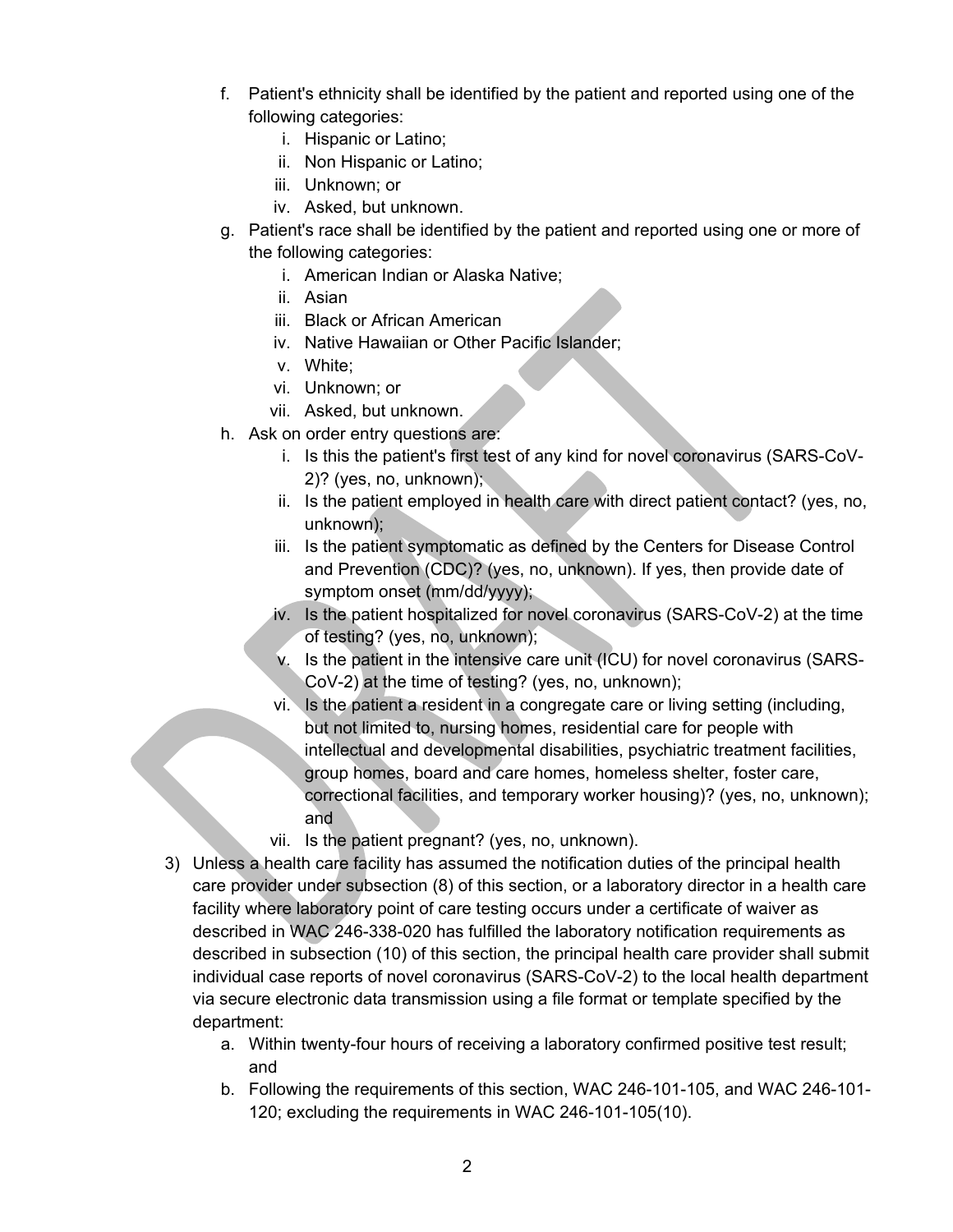- 4) The local health officer may waive or partially waive subsection (3) of this section, subsection (5) of this section, or both if the local health officer determines individual case reports of novel coronavirus (SARS-CoV-2) submitted by health care providers or health care facilities are not needed and are not promoting public health for any reason including, but not limited to, the local health department being unable to process the volume of case reports. The local health officer shall notify health care providers and health care facilities upon their determination.
- 5) A health care facility shall submit individual case reports of novel coronavirus (SARS-CoV-2) to the local health department via secure electronic data transmission using a file format or template specified by the department:
	- a. Within twenty-four hours of receiving a laboratory confirmed positive test result; and
	- b. Following the requirements of this section, WAC 246-101-305, and WAC 246-101- 320; excluding the requirement in WAC 246-101-305(4).
- 6) Health care providers and health care facilities shall provide the local health department with the information identified in Column A of Table 1 in this section for individual case reports concerning novel coronavirus (SARS-CoV-2).
- 7) Health care providers and health care facilities may provide the local health department with responses to ask on order entry questions under subsection (2)(h) of this section for individual case reports concerning novel coronavirus (SARS-CoV-2).
- 8) A health care facility may assume the notification requirements established in this section for a health care provider practicing within the health care facility.
- 9) A health care facility shall not assume the notification requirements established in this section for a laboratory that is a component of the health care facility.
- 10) A principal health care provider is not required to submit individual case reports of novel coronavirus (SARS-CoV-2) to the local health department when the provider practices in a health care facility where laboratory point of care testing occurs under a certificate of waiver as described in WAC 246-338-020 and the laboratory director has fulfilled the laboratory notification requirements under subsections (14), (15), and (16) of this section.
- 11) Health care providers and health care facilities shall provide the laboratory with the information identified in Column A of Table 1 in this section for each test ordered for novel coronavirus (SARS-CoV-2).
- 12) Health care providers and health care facilities may provide the laboratory with responses to ask on order entry questions under subsection (2)(h) of this section for each test ordered for novel coronavirus (SARS-CoV-2).
- 13) For specimens associated with novel coronavirus (SARS-CoV-2) sent to a laboratory outside of Washington state, health care providers, health care facilities, and laboratories shall provide the out-of-state laboratory with a copy of chapter 246-101 WAC if they arrange for the out-of-state laboratory to report the test results consistent with WAC 246- 101-105 (5)(a), 246-101-205 (1)(f)(i), or 246-101-305 (1)(e)(i) to the local health department as required under this subsection.
- 14) A laboratory director shall submit individual laboratory reports of positive, negative, and indeterminate test results for novel coronavirus (SARS-CoV-2) to the local health department via secure electronic data transmission using a file format or template specified by the department:
	- a. Within twenty-four hours; and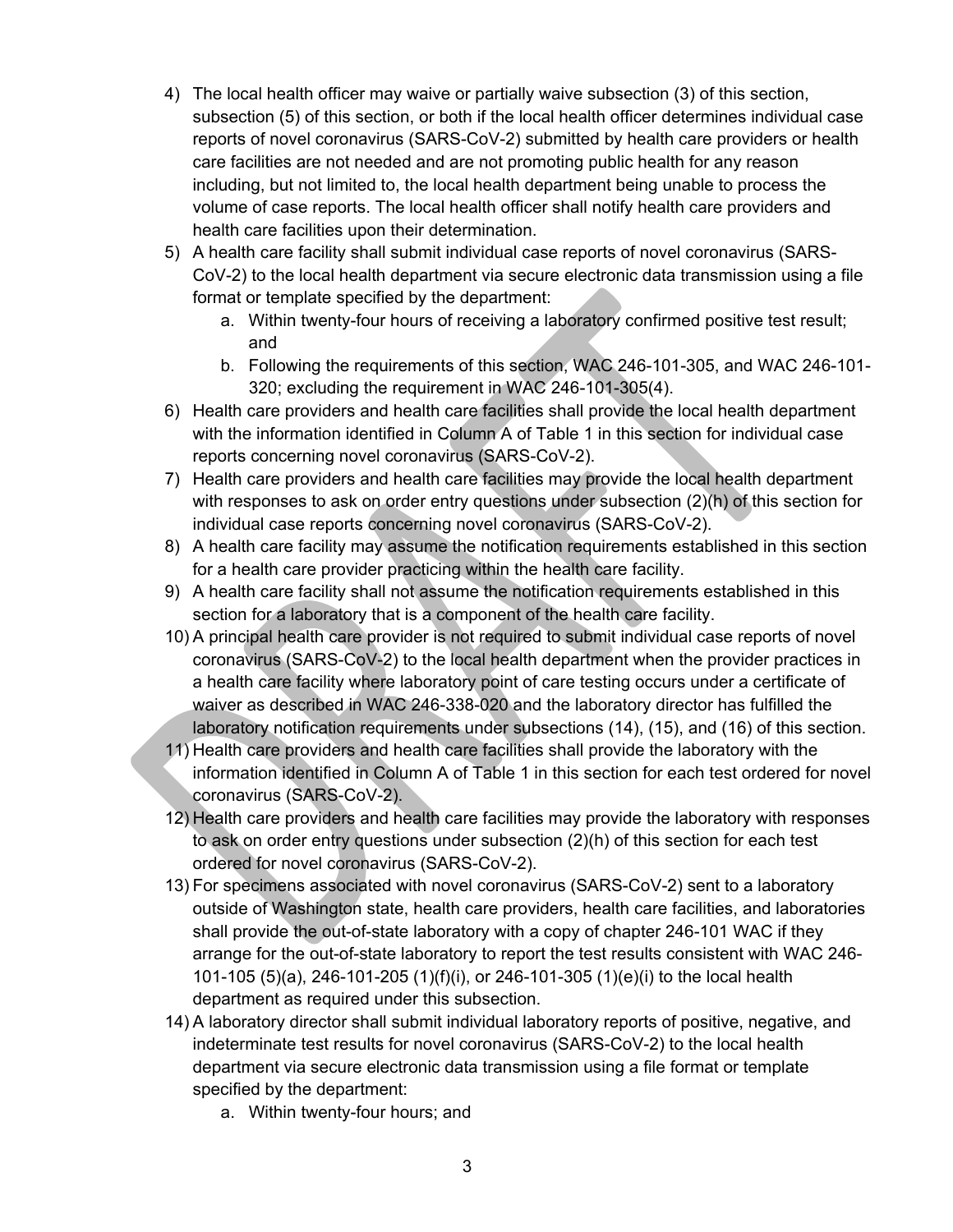- b. Following the requirements of this section, WAC 246-101-205, and WAC 246-101- 230; excluding the requirements in WAC 246-101-205(3).
- 15) A laboratory director shall provide the information identified in Column B of Table 1 in this section to the local health department with each novel coronavirus (SARS-CoV-2) laboratory report.
- 16) A laboratory director may provide the local health department with responses to ask on order entry questions under subsection (2)(h) of this section with each novel coronavirus (SARS-CoV-2) laboratory report.
- 17) A laboratory director, upon request by the local health department or the department, shall submit novel coronavirus (SARS-CoV-2) presumptive positive isolates or, if no isolate is available, the specimen associated with the presumptive positive result to the Washington state public health laboratories within two business days of request. Specimens shall be sent to:

Washington State Public Health Laboratories Washington State Department of Health 1610 N.E. 150th Street Shoreline, WA 98155

- 18) If the local health department or the department requests a specimen under subsection (17) of this section, a laboratory director shall provide the Washington state public health laboratories with the information identified in Column C of Table 1 in this section with each specimen submitted.
- 19) When referring a specimen to another laboratory for a test for novel coronavirus (SARS-CoV-2), a laboratory director shall provide the reference laboratory with the information identified in Column D of Table 1 in this section for each test referral.
- 20) When referring a specimen to another laboratory for a test for novel coronavirus (SARS-CoV-2), a laboratory director may provide the reference laboratory with responses to ask on order entry questions under subsection (2)(h) of this section with each test referral.
- 21) The department of agriculture shall submit individual case reports for each animal case of novel coronavirus (SARS-CoV-2) to the department via secure electronic data transmission using a file format or template specified by the department within twentyfour hours of being notified of the animal case.
- 22) The department of agriculture shall call the department and confirm receipt immediately after submitting a case report for each animal case of novel coronavirus (SARS-CoV-2).
- 23) When the department of agriculture submits information under subsection (21) of this section, the department shall:
	- a. Consult with the department of agriculture on all animal cases; and
	- b. Notify the local health department of animal cases submitted to the department.
- 24) A local health department shall, using a secure electronic disease surveillance system:
	- a. Notify the department immediately upon receiving a case report of positive, negative, or indeterminate test results for novel coronavirus (SARS-CoV-2); and
	- b. Submit individual investigation reports of novel coronavirus (SARS-CoV-2) to the department immediately upon completing the case investigation.
- 25) Notifications required under subsection (24)(a) of this section must include the information identified in Column E of Table 1 in this section.
- 26) Investigation reports required under subsection (24)(b) of this section must include the information identified in Column F of Table 1 in this section.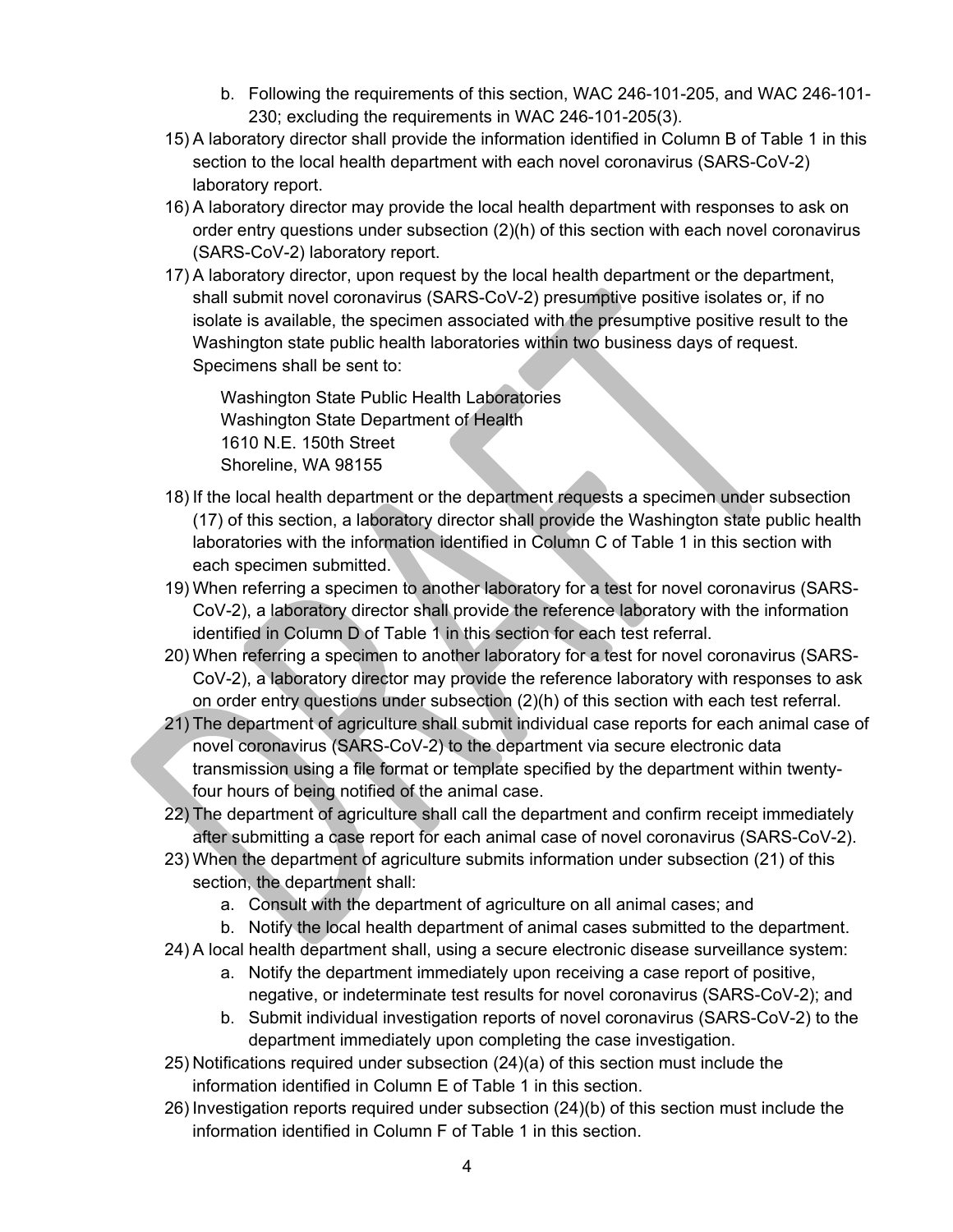- 27) A local health department may submit responses to ask on order entry questions under subsection (2)(h) of this section with each notification required under subsection (24)(a) and each investigation report required under subsection (24)(b) of this section.
- 28) A local health department shall immediately reassign cases to the department upon determining the patient who is the subject of the case:
	- a. Is a resident of another local health department; or
	- b. Resides outside Washington state.
- 29) A local health department, upon consultation with the department, may forward novel coronavirus (SARS-CoV-2) individual laboratory or case reports submitted by laboratories, health care providers, and health care facilities to the department for data entry and processing.
- 30) The local health officer or the state health officer may request additional information of epidemiological or public health value when conducting a case investigation or otherwise for prevention and control of a specific notifiable condition.
- 31) Health care providers, health care facilities, laboratories, and the department of agriculture may provide, via secure electronic data transmission using a file format or template specified by the department, additional health information, demographic information, or infectious or noninfectious condition information than is required under this section to the department, local health department, or both when it determines that the additional information will aid the public health authority in protecting the public's health and preventing the spread of novel coronavirus (SARS-CoV-2).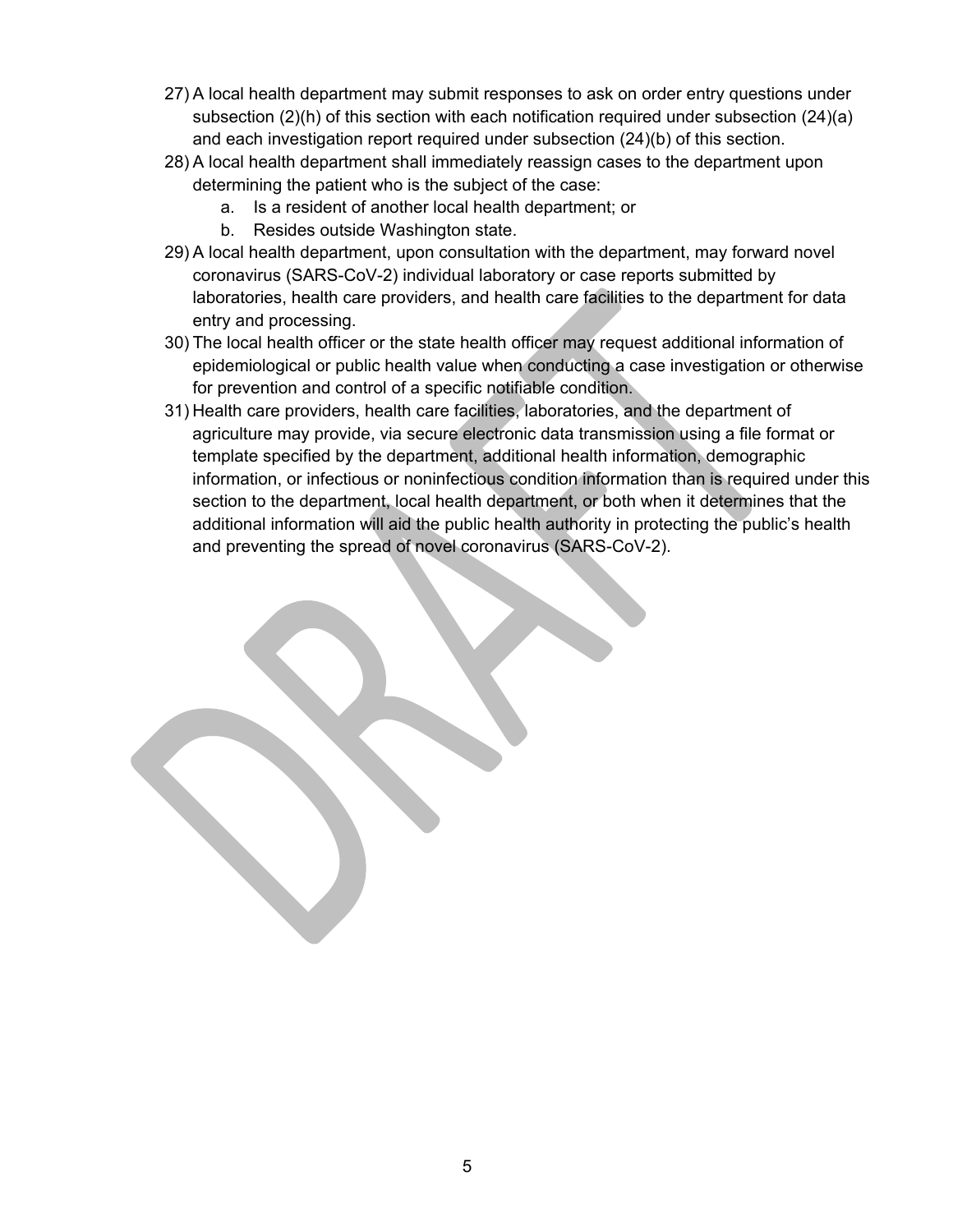**Table 1 Required Reporting for Health Care Providers, Health Care Facilities, Laboratories, and Local Health Departments**

|                                                                                                         | <b>Column A:</b><br><b>Health care</b><br>providers<br>and health<br>care<br>facilities<br>shall<br>provide the<br>following<br>information<br>to the local<br>health<br>department<br>with each<br>case<br>report, and<br>to the<br>laboratory<br>with each<br>test<br>ordered: | <b>Column B:</b><br>Laboratory<br>directors<br>shall<br>provide the<br>local health<br>department<br>with the<br>following<br>information<br>with each<br>laboratory<br>report: | <b>Column C:</b><br>Laboratory<br>directors<br>shall<br>provide the<br>department<br>with the<br>following<br><b>information</b><br>with each<br>specimen<br>submitted: | <b>Column D:</b><br>Laboratory<br>directors<br>shall<br>provide the<br>following<br>information<br>when<br>referring a<br>specimen<br>to another<br>laboratory: | <b>Column E:</b><br><b>Local health</b><br>department<br>notifications<br>to the<br>department<br>must<br>include: | <b>Column F:</b><br><b>Local health</b><br>department<br>investigation<br>reports to<br>the<br>department<br>must<br>include: |
|---------------------------------------------------------------------------------------------------------|----------------------------------------------------------------------------------------------------------------------------------------------------------------------------------------------------------------------------------------------------------------------------------|---------------------------------------------------------------------------------------------------------------------------------------------------------------------------------|-------------------------------------------------------------------------------------------------------------------------------------------------------------------------|-----------------------------------------------------------------------------------------------------------------------------------------------------------------|--------------------------------------------------------------------------------------------------------------------|-------------------------------------------------------------------------------------------------------------------------------|
| Patient's name                                                                                          | X                                                                                                                                                                                                                                                                                | X                                                                                                                                                                               | X                                                                                                                                                                       | X                                                                                                                                                               | X                                                                                                                  | X.                                                                                                                            |
| Patient's notifiable<br>condition                                                                       | $\chi$                                                                                                                                                                                                                                                                           |                                                                                                                                                                                 |                                                                                                                                                                         |                                                                                                                                                                 | X                                                                                                                  | X                                                                                                                             |
| Patient's date of<br>birth, or if not<br>available,<br>patient's age                                    | X                                                                                                                                                                                                                                                                                | X                                                                                                                                                                               | Х                                                                                                                                                                       | X                                                                                                                                                               | X                                                                                                                  | X                                                                                                                             |
| Patient's sex                                                                                           | $\overline{\mathsf{X}}$                                                                                                                                                                                                                                                          | $X_{-}$                                                                                                                                                                         | $\overline{\mathsf{X}}$                                                                                                                                                 | X                                                                                                                                                               | X                                                                                                                  | X                                                                                                                             |
| Patient's ethnicity,<br>using the<br>categories<br>described in<br>subsection (2)(f)<br>of this section | X                                                                                                                                                                                                                                                                                | X                                                                                                                                                                               | X                                                                                                                                                                       | X                                                                                                                                                               | X                                                                                                                  | X                                                                                                                             |
| Patient's race,<br>using the<br>categories<br>described in<br>subsection (2)(g)<br>of this section      | $\mathsf X$                                                                                                                                                                                                                                                                      | $\pmb{\mathsf{X}}$                                                                                                                                                              | $\pmb{\times}$                                                                                                                                                          | $\pmb{\times}$                                                                                                                                                  | X                                                                                                                  | X                                                                                                                             |
| Patient's full<br>physical address<br>including zip code                                                | $\mathsf X$                                                                                                                                                                                                                                                                      | $\pmb{\times}$                                                                                                                                                                  | $\boldsymbol{\mathsf{X}}$                                                                                                                                               | $\pmb{\times}$                                                                                                                                                  | X                                                                                                                  | $\mathsf{X}$                                                                                                                  |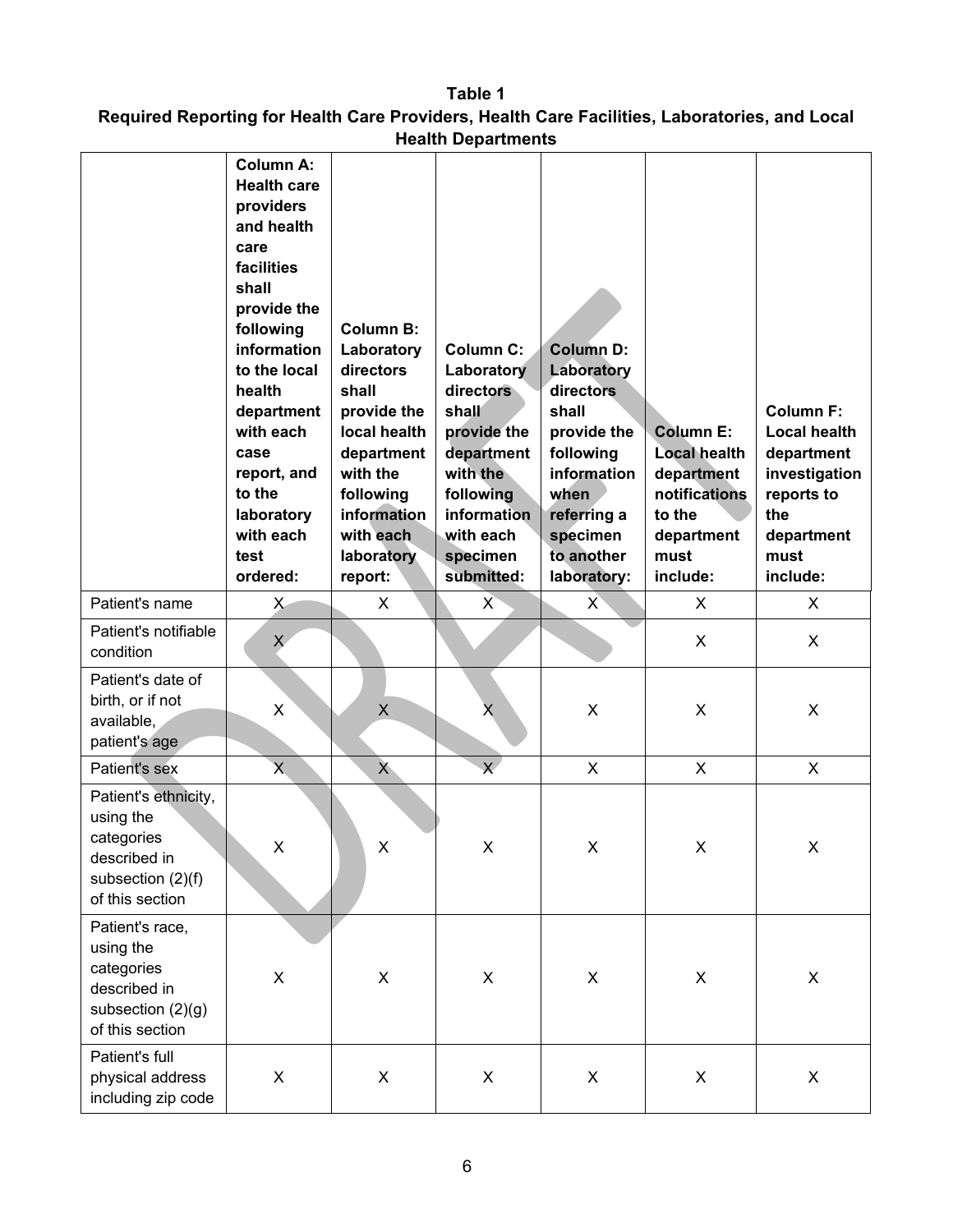|                                                                                                                                            | <b>Column A:</b><br><b>Health care</b><br>providers<br>and health<br>care<br>facilities<br>shall<br>provide the<br>following<br>information<br>to the local<br>health<br>department<br>with each<br>case<br>report, and<br>to the<br>laboratory<br>with each<br>test<br>ordered: | <b>Column B:</b><br>Laboratory<br>directors<br>shall<br>provide the<br>local health<br>department<br>with the<br>following<br>information<br>with each<br>laboratory<br>report: | <b>Column C:</b><br>Laboratory<br>directors<br>shall<br>provide the<br>department<br>with the<br>following<br>information<br>with each<br>specimen<br>submitted: | <b>Column D:</b><br>Laboratory<br>directors<br>shall<br>provide the<br>following<br>information<br>when<br>referring a<br>specimen<br>to another<br>laboratory: | <b>Column E:</b><br><b>Local health</b><br>department<br>notifications<br>to the<br>department<br>must<br>include: | <b>Column F:</b><br><b>Local health</b><br>department<br>investigation<br>reports to<br>the<br>department<br>must<br>include: |
|--------------------------------------------------------------------------------------------------------------------------------------------|----------------------------------------------------------------------------------------------------------------------------------------------------------------------------------------------------------------------------------------------------------------------------------|---------------------------------------------------------------------------------------------------------------------------------------------------------------------------------|------------------------------------------------------------------------------------------------------------------------------------------------------------------|-----------------------------------------------------------------------------------------------------------------------------------------------------------------|--------------------------------------------------------------------------------------------------------------------|-------------------------------------------------------------------------------------------------------------------------------|
| Patient's<br>telephone number                                                                                                              | X                                                                                                                                                                                                                                                                                | X.                                                                                                                                                                              | X                                                                                                                                                                | X                                                                                                                                                               | X                                                                                                                  | X                                                                                                                             |
| Initial notification<br>source                                                                                                             |                                                                                                                                                                                                                                                                                  |                                                                                                                                                                                 |                                                                                                                                                                  |                                                                                                                                                                 | X                                                                                                                  | X                                                                                                                             |
| Patient's<br>diagnosis of<br>disease or<br>condition                                                                                       | X.                                                                                                                                                                                                                                                                               |                                                                                                                                                                                 |                                                                                                                                                                  |                                                                                                                                                                 |                                                                                                                    |                                                                                                                               |
| Pertinent<br>laboratory data                                                                                                               | $\boldsymbol{\mathsf{X}}$                                                                                                                                                                                                                                                        |                                                                                                                                                                                 |                                                                                                                                                                  |                                                                                                                                                                 |                                                                                                                    |                                                                                                                               |
| Test ordered,<br>using harmonized<br><b>LOINC</b> codes<br>provided by the<br>CDC                                                          |                                                                                                                                                                                                                                                                                  | $\mathsf{X}$                                                                                                                                                                    | $\mathsf X$                                                                                                                                                      | $\pmb{\times}$                                                                                                                                                  | $X^*$                                                                                                              | $X^*$                                                                                                                         |
| Date test ordered                                                                                                                          |                                                                                                                                                                                                                                                                                  | X                                                                                                                                                                               | X                                                                                                                                                                | X                                                                                                                                                               | $\mathsf{X}^\star$                                                                                                 | $X^*$                                                                                                                         |
| Device identifier                                                                                                                          |                                                                                                                                                                                                                                                                                  | X                                                                                                                                                                               | X                                                                                                                                                                |                                                                                                                                                                 | $\mathsf{X}^\star$                                                                                                 | $\mathsf{X}^\star$                                                                                                            |
| Type of specimen<br>tested                                                                                                                 | X                                                                                                                                                                                                                                                                                | X                                                                                                                                                                               | X                                                                                                                                                                | X                                                                                                                                                               | $X^*$                                                                                                              | $\mathsf{X}^\star$                                                                                                            |
| Specimen source,<br>using appropriate<br>SNOMED-CT, or<br>equivalently<br>detailed<br>laboratory local<br>codes, or a<br>specimen-specific |                                                                                                                                                                                                                                                                                  | $\pmb{\times}$                                                                                                                                                                  | $\pmb{\times}$                                                                                                                                                   | $\pmb{\times}$                                                                                                                                                  | $X^*$                                                                                                              | $\mathsf{X}^\star$                                                                                                            |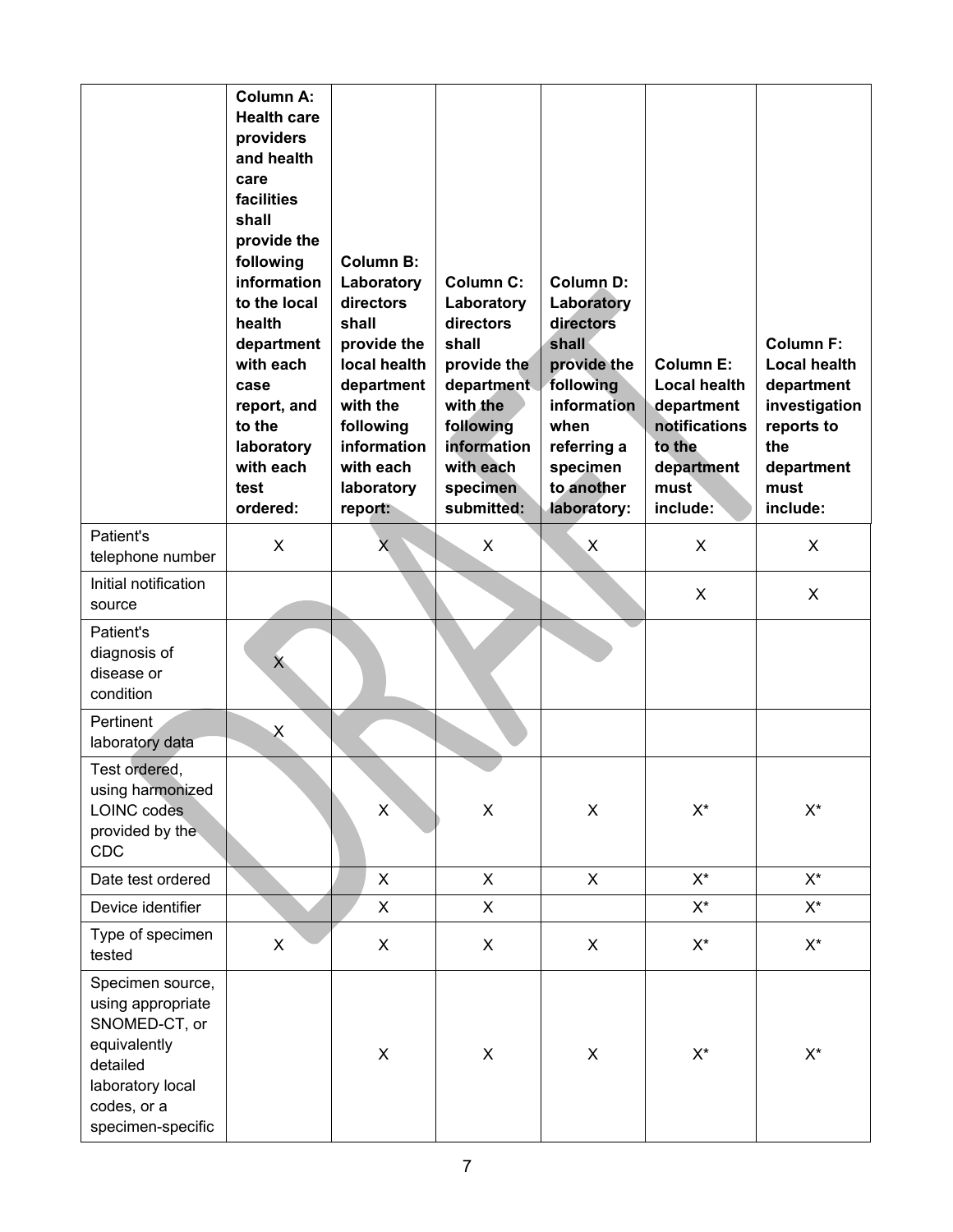| LOINC code for                                                                                                                                                                                                                             | <b>Column A:</b><br><b>Health care</b><br>providers<br>and health<br>care<br>facilities<br>shall<br>provide the<br>following<br>information<br>to the local<br>health<br>department<br>with each<br>case<br>report, and<br>to the<br>laboratory<br>with each<br>test<br>ordered: | <b>Column B:</b><br>Laboratory<br>directors<br>shall<br>provide the<br>local health<br>department<br>with the<br>following<br>information<br>with each<br>laboratory<br>report: | <b>Column C:</b><br>Laboratory<br>directors<br>shall<br>provide the<br>department<br>with the<br>following<br>information<br>with each<br>specimen<br>submitted: | <b>Column D:</b><br>Laboratory<br>directors<br>shall<br>provide the<br>following<br>information<br>when<br>referring a<br>specimen<br>to another<br>laboratory: | <b>Column E:</b><br><b>Local health</b><br>department<br>notifications<br>to the<br>department<br>must<br>include: | <b>Column F:</b><br><b>Local health</b><br>department<br>investigation<br>reports to<br>the<br>department<br>must<br>include: |
|--------------------------------------------------------------------------------------------------------------------------------------------------------------------------------------------------------------------------------------------|----------------------------------------------------------------------------------------------------------------------------------------------------------------------------------------------------------------------------------------------------------------------------------|---------------------------------------------------------------------------------------------------------------------------------------------------------------------------------|------------------------------------------------------------------------------------------------------------------------------------------------------------------|-----------------------------------------------------------------------------------------------------------------------------------------------------------------|--------------------------------------------------------------------------------------------------------------------|-------------------------------------------------------------------------------------------------------------------------------|
| test performed                                                                                                                                                                                                                             |                                                                                                                                                                                                                                                                                  |                                                                                                                                                                                 |                                                                                                                                                                  |                                                                                                                                                                 |                                                                                                                    |                                                                                                                               |
| Date of specimen<br>collection                                                                                                                                                                                                             | X                                                                                                                                                                                                                                                                                | X                                                                                                                                                                               | X                                                                                                                                                                | $X_{\cdot}$                                                                                                                                                     | X                                                                                                                  | X                                                                                                                             |
| Date specimen<br>received by<br>reporting<br>laboratory                                                                                                                                                                                    |                                                                                                                                                                                                                                                                                  | X                                                                                                                                                                               | $\mathsf{X}$                                                                                                                                                     |                                                                                                                                                                 | $X^*$                                                                                                              | $X^*$                                                                                                                         |
| Accession<br>number or<br>specimen ID                                                                                                                                                                                                      |                                                                                                                                                                                                                                                                                  | $\mathsf X$                                                                                                                                                                     | X                                                                                                                                                                |                                                                                                                                                                 | $X^*$                                                                                                              | $X^*$                                                                                                                         |
| <b>Test performed</b><br>and result, using<br>appropriate<br>LOINC and<br>SNOMED codes,<br>as defined by the<br>Laboratory in<br><b>Vitro Diagnostics</b><br>(LIVD) Test Code<br>Mapping for<br>SARS-CoV-2<br>tests provided by<br>the CDC |                                                                                                                                                                                                                                                                                  | X                                                                                                                                                                               | $\pmb{\times}$                                                                                                                                                   |                                                                                                                                                                 | $X^*$                                                                                                              | $X^*$                                                                                                                         |
| Test result date                                                                                                                                                                                                                           |                                                                                                                                                                                                                                                                                  | X                                                                                                                                                                               | X                                                                                                                                                                |                                                                                                                                                                 | $\mathsf{X}^\star$                                                                                                 | $X^*$                                                                                                                         |
| Condition<br>symptom onset                                                                                                                                                                                                                 |                                                                                                                                                                                                                                                                                  |                                                                                                                                                                                 |                                                                                                                                                                  |                                                                                                                                                                 |                                                                                                                    | X                                                                                                                             |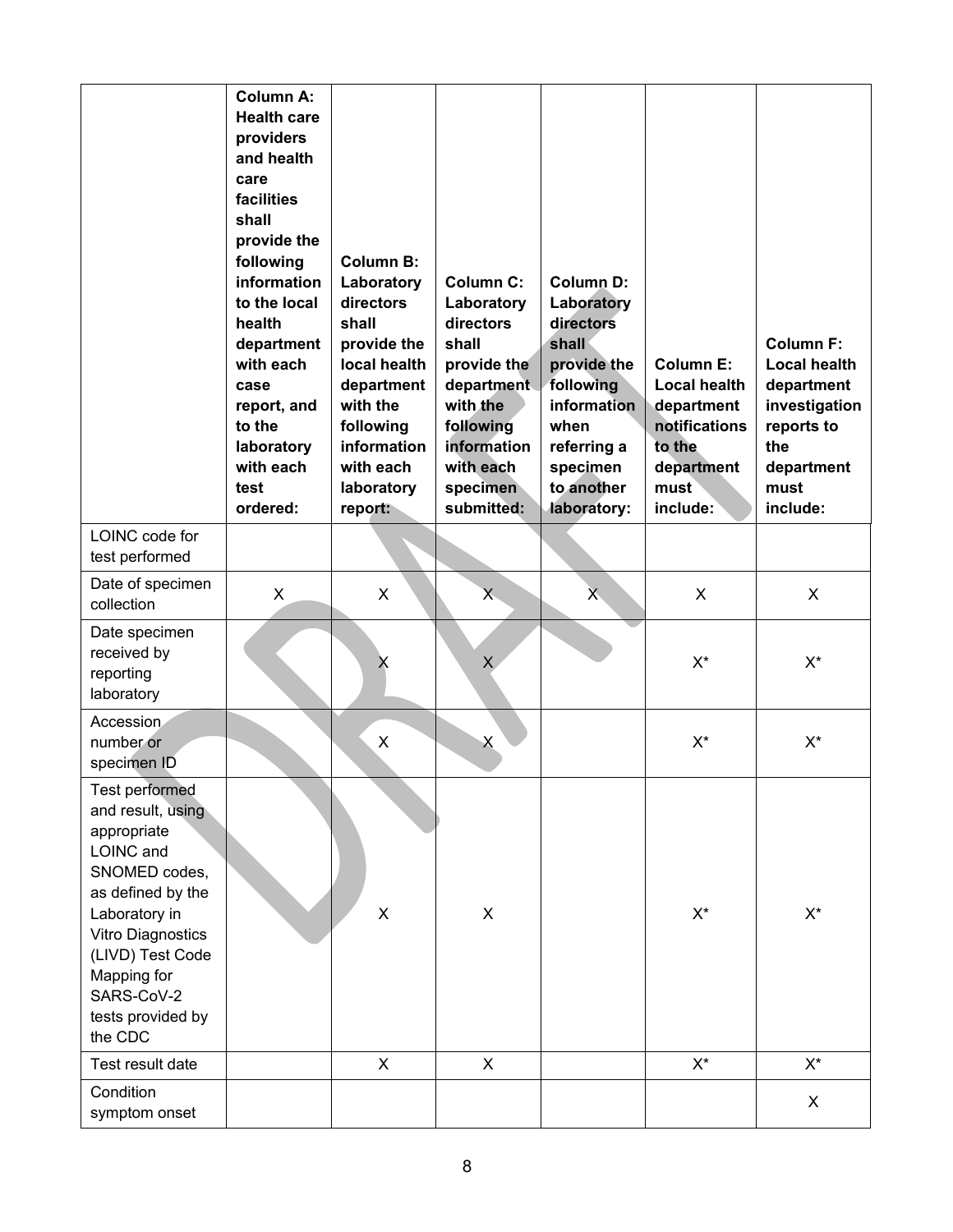|                                                                                                 | <b>Column A:</b><br><b>Health care</b><br>providers<br>and health<br>care<br>facilities<br>shall<br>provide the<br>following<br>information<br>to the local<br>health<br>department<br>with each<br>case<br>report, and<br>to the<br>laboratory<br>with each<br>test<br>ordered: | <b>Column B:</b><br>Laboratory<br>directors<br>shall<br>provide the<br>local health<br>department<br>with the<br>following<br>information<br>with each<br>laboratory<br>report: | <b>Column C:</b><br>Laboratory<br>directors<br>shall<br>provide the<br>department<br>with the<br>following<br>information<br>with each<br>specimen<br>submitted: | <b>Column D:</b><br>Laboratory<br>directors<br>shall<br>provide the<br>following<br><b>information</b><br>when<br>referring a<br>specimen<br>to another<br>laboratory: | <b>Column E:</b><br><b>Local health</b><br>department<br>notifications<br>to the<br>department<br>must<br>include: | <b>Column F:</b><br><b>Local health</b><br>department<br>investigation<br>reports to<br>the<br>department<br>must<br>include: |
|-------------------------------------------------------------------------------------------------|----------------------------------------------------------------------------------------------------------------------------------------------------------------------------------------------------------------------------------------------------------------------------------|---------------------------------------------------------------------------------------------------------------------------------------------------------------------------------|------------------------------------------------------------------------------------------------------------------------------------------------------------------|------------------------------------------------------------------------------------------------------------------------------------------------------------------------|--------------------------------------------------------------------------------------------------------------------|-------------------------------------------------------------------------------------------------------------------------------|
| date (preferred),<br>or alternatively,<br>diagnosis date                                        |                                                                                                                                                                                                                                                                                  |                                                                                                                                                                                 |                                                                                                                                                                  |                                                                                                                                                                        |                                                                                                                    |                                                                                                                               |
| Ordering health<br>care provider's<br>name                                                      | $\times$                                                                                                                                                                                                                                                                         | X                                                                                                                                                                               | X                                                                                                                                                                | X                                                                                                                                                                      | X                                                                                                                  | X                                                                                                                             |
| Ordering health<br>care provider's<br><b>National Provider</b><br>Identifier (as<br>applicable) | X                                                                                                                                                                                                                                                                                | $\mathsf{X}$                                                                                                                                                                    | $\sf X$                                                                                                                                                          | X                                                                                                                                                                      | X                                                                                                                  | X                                                                                                                             |
| Ordering health<br>care provider's<br>telephone number                                          | X                                                                                                                                                                                                                                                                                | $\overline{X}$                                                                                                                                                                  | $\pmb{\times}$                                                                                                                                                   | X                                                                                                                                                                      | X                                                                                                                  | X                                                                                                                             |
| Ordering health<br>care provider's<br>address including<br>zip code                             | X                                                                                                                                                                                                                                                                                | $\pmb{\times}$                                                                                                                                                                  | $\pmb{\times}$                                                                                                                                                   | $\mathsf X$                                                                                                                                                            | X                                                                                                                  | X                                                                                                                             |
| Name and<br>telephone number<br>of the person<br>providing the<br>report                        | $\mathsf X$                                                                                                                                                                                                                                                                      |                                                                                                                                                                                 |                                                                                                                                                                  |                                                                                                                                                                        |                                                                                                                    |                                                                                                                               |
| Performing<br>laboratory's name                                                                 |                                                                                                                                                                                                                                                                                  | X                                                                                                                                                                               | X                                                                                                                                                                |                                                                                                                                                                        | $\mathsf{X}^\star$                                                                                                 | $\mathsf{X}^\star$                                                                                                            |